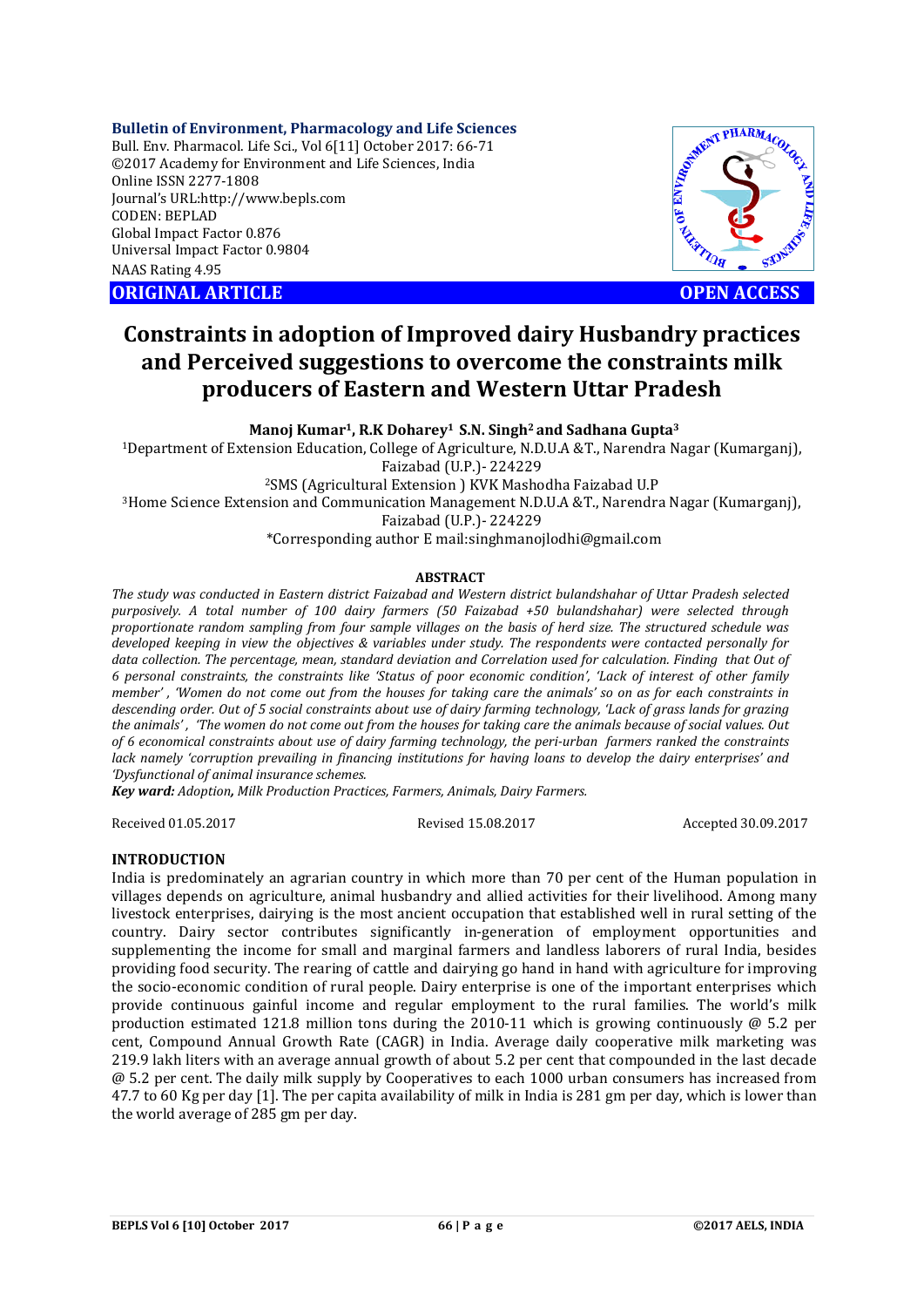## **MATARIALS AND METHODS**

The study was conducted during 2012-2013 in order to study extent of adoption of milk farmers regarding improved milk farming practices, at first selecting the Faizabad district in the eastern UP and bulandsaher is western UP. This The Eastern district Faizabad is located in the eastern plain zone of Uttar Pradesh. It is considered to be the most climatically suitable area for agricultural practices and Western district Bulandshahr is situated between Ganga and Jamuna rivers was selected purposively for this study because of the district comes in eastern and western Utter Pradesh. Besides, there was having large milk farming practices, and the selection of villages, this stage of sampling, and the list of all the villages in the selected district was prepared. At Eastern district Faizabad Milkipur block, two villages first situated near the road in 100 meter directions road and 12 kilometers of block head quarter and second 2 kilometer road and 9 kilometer of block head quarter. Western district Danpur block, two villages i.e. Deurow and Barena first village situated 1 kilometer of road and 5 kilometer block head quarter and second 3 kilometer of road and 12 kilometer block head quarter and selection of respondents at last stage of sampling, the list of respondents were prepared separately for each sample village and thus, a total number of 100 dairy farmer (50 Eastern district Faizabad+ 50 Western district Bulandshahar) from 4 sample villages were selected through purposely random sampling technique on the basis of heard size. An interview schedule was prepared in the light of decided objectives and variables undertaken and adoption of recommended agricultural technology concerning to the milk production practices was measured by means of "Adoption Intensity Index". ' This procedure was followed for ten selected practices under study. It was viewed for the study of extent of adoption of new agricultural technology. The adoption of farm practices by individual farmer, however, is a topic which has large number of studies. The extent of adoption of improved dairy production technology was worked out for individual respondent for all practices. This procedure was applied for all the 100 (50 Eastern + 50 Western dairy farmers) respondents to get individual extent of adoption on the basis of 'Adoption Intensity Index.' After a pretesting of the questions, farmers were individually interviewed. The questionnaire consisted close questions, all of which were translated into the local language. Appropriate statistics are used to draw inferences accordingly.

## **RESULT AND DISCUSSION**

## **Personal constraints**

| Table 1. Distribution of respondents according to personal constraints about use of dairy |           |
|-------------------------------------------------------------------------------------------|-----------|
| husbandry practices                                                                       | $N = 100$ |

| S.  | <b>Personal constraints</b>       |     | <b>Faizabad (district of</b><br>Eastern U.P) $(N=50)$ |              | <b>Bulandshahr (district of</b><br>Western $U.P$ (N=50) |               |         |
|-----|-----------------------------------|-----|-------------------------------------------------------|--------------|---------------------------------------------------------|---------------|---------|
| No. |                                   | No. | $\frac{0}{0}$                                         | Rank         | No.                                                     | $\frac{0}{0}$ | Rank    |
| 1.  | Lack of interest of other family  | 28  | 56.00                                                 | IV           | 24                                                      | 48.00         |         |
|     | members.                          |     |                                                       |              |                                                         |               |         |
| 2.  | The women do not come out from    | 31  | 62.00                                                 | III          | 19                                                      | 38.00         | $_{II}$ |
|     | the houses for taking care the    |     |                                                       |              |                                                         |               |         |
|     | animals.                          |     |                                                       |              |                                                         |               |         |
| 3.  | Youngsters support in dairying.   | 18  | 34.00                                                 | VI           | 37                                                      | 74.00         | IV      |
| 4.  | Status of poor economic           | 36  | 72.00                                                 | $\mathbf{I}$ | 14                                                      | 28.00         | III     |
|     | condition.                        |     |                                                       |              |                                                         |               |         |
| 5.  | Lack of place for preparing shed. | 27  | 54.00                                                 | V            | 13                                                      | 26.00         | V       |
| 6.  | Lack of scientific knowledge      | 38  | 76.00                                                 |              | 18                                                      | 36.00         | VI      |
|     | about dairy husbandry practices.  |     |                                                       |              |                                                         |               |         |

The Table-1. In Eastern area'Lack of scientific Knowledge about dairy husbandry practices (I) followed by'Status of poor economic condition II' and the 'Women do not come out from the houses for taking care the animals' ranked third (III) soon as for each constraints in descending order.

Western area 'Lack of interest of other family member' (I) followed by 'The women do not come out from the houses for taking care the animals' was ranked second (II) and 'Status of poor economic condition' ranked third (III) soon as for each constraints in descending order.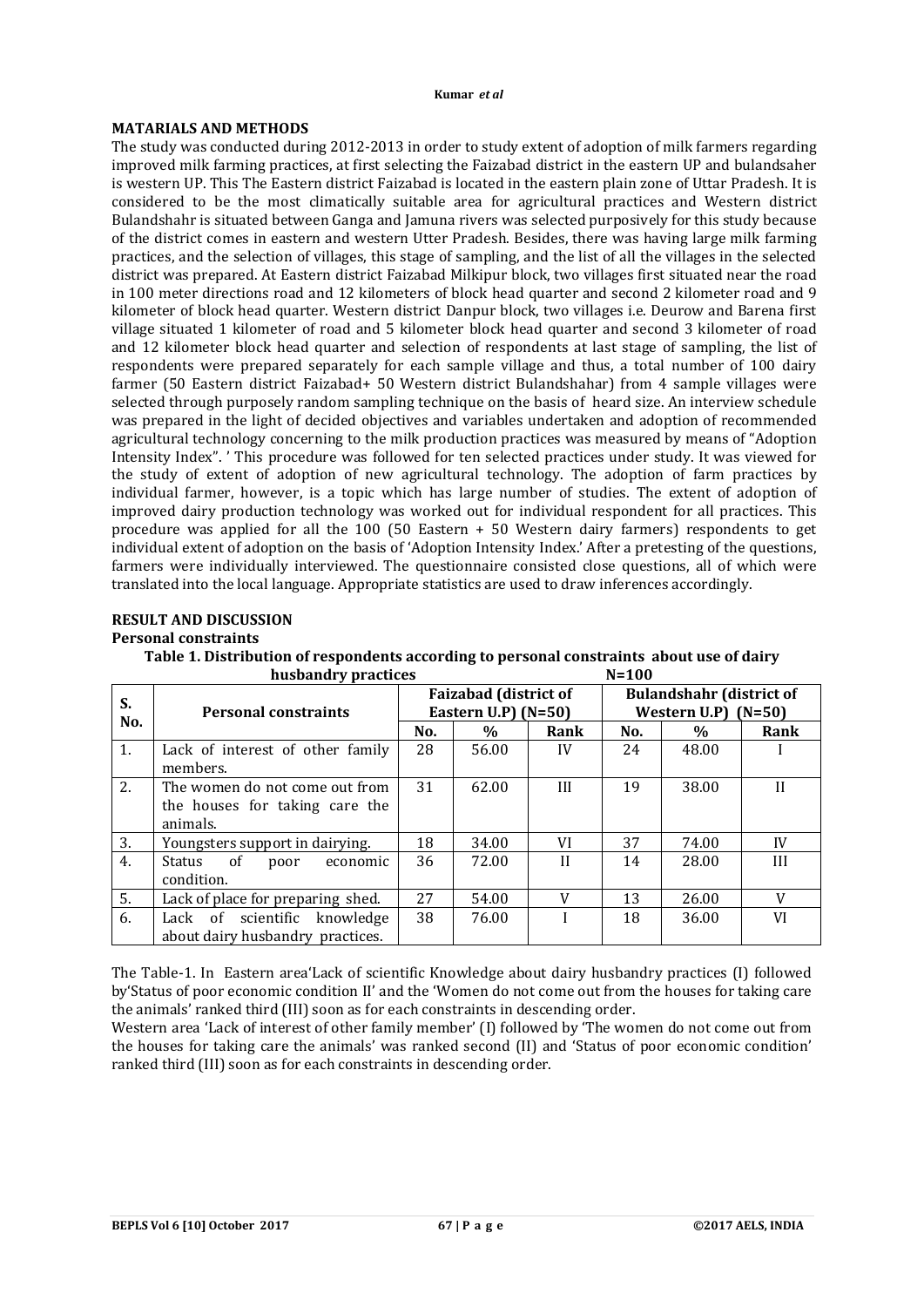## **Social constraints:**

| S.<br>No. | Social constraints                                                                                       |     | <b>Faizabad (district of</b><br>Eastern U.P) $(N=50)$ |              | <b>Bulandshahr</b> (district of<br>Western U.P) $(N=50)$ |               |      |  |  |
|-----------|----------------------------------------------------------------------------------------------------------|-----|-------------------------------------------------------|--------------|----------------------------------------------------------|---------------|------|--|--|
|           |                                                                                                          | No. | %                                                     | Rank         | No.                                                      | $\frac{0}{0}$ | Rank |  |  |
| 1.        | The women do not come out<br>from the houses for taking care<br>the animals because of social<br>values. | 38  | 76.00                                                 |              | 32                                                       | 64.00         | Н    |  |  |
| 2.        | Distantly located animal health<br>clinic                                                                | 32  | 64.00                                                 | $\mathbf{I}$ | 20                                                       | 40.00         | IV   |  |  |
| 3.        | Employee working at AHC do<br>not take proper care                                                       | 25  | 50.00                                                 | IV           | 13                                                       | 26.00         |      |  |  |
| 4.        | Lack of grass lands for grazing<br>the animals.                                                          | 31  | 62.00                                                 | Ш            | 36                                                       | 72.00         |      |  |  |
| 5.        | Lack of interest of other family<br>member                                                               | 19  | 38.00                                                 | V            | 24                                                       | 48.00         | Ш    |  |  |

## **Table-2: Distribution of respondents according to social constraints about use of dairy husbandry practices N=100**

The Table- 2 envisages the rank order of sociological constraints in **Eastern** *viz*., 'The women do not come out from the houses for taking care the animals because of social values'(I) followed by 'Distantly located animal health clinic' ranked second (II) and 'Lack of grass lands for grazing the animals' ranked third (III) so on as for each constraints in descending order.

Western area 'Lack of grass lands for grazing the animals' ranked first (I) followed by 'The women do not come out from the houses for taking care the animals because of social values' was ranked second (II) and ''Lack of interest of other family member' ranked third (III) so on as for each constraints in descending order.

## **Economical constraints:**

**Table-3: Distribution of respondents according to economical constraints about use of dairy husbandry practices**

| S.  | <b>Economical constraints</b>                                                         |     | <b>Faizabad (district of</b><br>Eastern U.P) $(N=50)$ |              | <b>Bulandshahr (district of</b><br>Western U.P)<br>$(N=50)$ |       |              |  |
|-----|---------------------------------------------------------------------------------------|-----|-------------------------------------------------------|--------------|-------------------------------------------------------------|-------|--------------|--|
| No. |                                                                                       | No. | $\%$                                                  | Rank         | No.                                                         | $\%$  | Rank         |  |
| 1.  | Poor purchasing power of the<br>dairy farmers                                         | 19  | 38.00                                                 | III          | 14                                                          | 28.00 | V            |  |
| 2.  | Improved milch cattle<br>are<br>costly to have                                        | 23  | 46.00                                                 | $\mathbf{H}$ | 27                                                          | 54.00 |              |  |
| 3.  | Veterinary medicines are very<br>costly for treatment of sick<br>animals.             | 24  | 48.00                                                 |              | 15                                                          | 30.00 | IV           |  |
| 4.  | The inputs (concentrates and<br>minerals etc.) are very costly to<br>maintain animal. | 18  | 36.00                                                 | IV           | 21                                                          | 42.00 | Ш            |  |
| 5.  | Lack of support for dairy<br>enterprises from government<br>side                      | 16  | 32.00                                                 | VI           | 13                                                          | 26.00 | VI           |  |
| 6.  | Nonfunctional<br>of<br>animal<br>insurance schemes.                                   | 17  | 34.00                                                 | V            | 26                                                          | 52.00 | $\mathbf{I}$ |  |

The Table-3. envisages the rank order of economical constraints *viz*., 'Corruption prevailing in financing institutions for having loans to develop the dairy husbandry' and 'Veterinary medicines are very costly for treatment of sick milch cattle' was each ranked first (I) followed by 'Improved milch cattle are costly to have' ranked (II) and 'Poor purchasing power of the dairy farmers' was ranked (III). So on for each constraints in descending order. The score value for each constraints indicate the seriousness which had considerable contribution towards low adoption.

Western dairy farmer 'Improved milch cattle are costly to have' was each ranked first (I) followed by 'Improved milch cattle are costly to have' was ranked (II) and he inputs (concentrates and minerals etc.) are very costly to maintain animal.

As ranked (III). So on for each constraints in descending order. The score value for each constraints indicate the seriousness which had considerable contribution towards low adoption.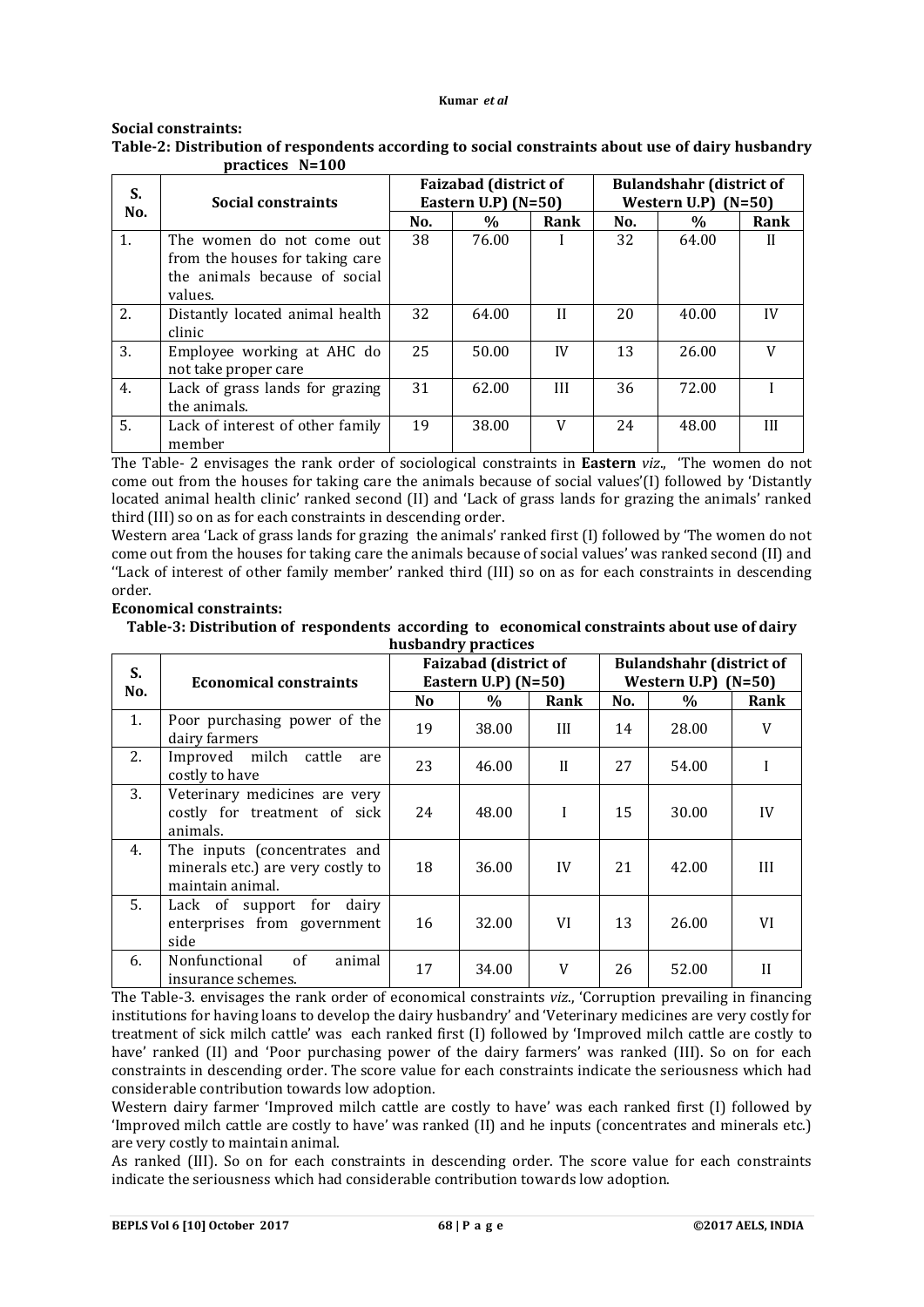## **Technological constraints:**

#### **S. No. Technological constraints Respondents Faizabad (district of Eastern U.P) (N=50) Bulandshahr (district of Western U.P)** (N=50)<br>No. 9% Rank **No. % Rank No. % Rank** 1. Lack of knowledge about cattle breed improvement for higher milk production 29 | 56.00 | II | 17 | 34.00 | IV 2. Improved breed are not available in mproved breed are not available in  $25$   $50.00$  IV  $20$   $40.00$  III 3. Lack of contact of veterinary<br>personnel's personnel's 27 54.00 III 22 44.00 II 4. A I and BAIF centers are far from the village which causes failure in timely A I for cattle breed improvement 32 64.00 I 37 74.00 I 5. More mortality of calves due to More mortality of calves due to  $\begin{array}{|c|c|c|c|c|c|c|c|c|} \hline \end{array}$  18  $\begin{array}{|c|c|c|c|c|c|c|c|} \hline \end{array}$  36.00 V  $\begin{array}{|c|c|c|c|c|c|c|c|} \hline \end{array}$  14  $\begin{array}{|c|c|c|c|c|c|} \hline \end{array}$  28.00 V  $\end{array}$

## **Table-4: Distribution of respondents according to technological constraints about use of dairy husbandry practices N=100**

The Table-5.35 envisages that the rank order of technological constraints *viz*., 'AI and BAIF centers are a from the village which causes failure in timely AI for cattle breed improvement' was ranked (I) followed by 'Lack of knowledge about cattle breed improvement for higher milk production' was ranked (II) and 'Lack of contact of veterinary personnel' was ranked (III).

Western dairy farmer 'AI and BAIF centers are from the village which causes failure in timely AI for cattle breed improvement' was ranked (I) followed by 'Lack of contact of veterinary personnel' was ranked (II) and Improved breed are not available in nearby market was ranked (III) So on for each constraints in descending order. The score values for each constraints indicate the seriousness which had considerable contribution and towards low adoption.

#### **Marketing constraints:**

**Table-5: Distribution of respondents according to marketing constraints about use of animal husbandry practices N=100**

|     | 11 <b>20081141, praecies</b> 11                                                                |                    |                              |              |                                 |       |              |  |  |
|-----|------------------------------------------------------------------------------------------------|--------------------|------------------------------|--------------|---------------------------------|-------|--------------|--|--|
|     | <b>Marketing constraints</b>                                                                   | <b>Respondents</b> |                              |              |                                 |       |              |  |  |
| S.  |                                                                                                |                    | <b>Faizabad (district of</b> |              | <b>Bulandshahr (district of</b> |       |              |  |  |
| No. |                                                                                                |                    | Eastern U.P) $(N=50)$        |              | Western $U.P$ (N=50)            |       |              |  |  |
|     | No.                                                                                            |                    | $\%$                         | Rank         | No.                             | $\%$  | Rank         |  |  |
| 1.  | Lack of remunerative milk prices.                                                              | 21                 | 42                           | V            | 32                              | 64.00 | $\mathbf{I}$ |  |  |
| 2.  | Lack of proper marketing channels.                                                             | 33                 | 66.00                        |              | 15                              | 30.00 | III          |  |  |
| 3.  | Poor transportation also affects<br>adversary in proper disposal of the<br>products.           | 31                 | 62.00                        | $\mathbf{H}$ | 12                              | 24.00 | VI           |  |  |
| 4.  | intermediaries<br>Dominance of<br>in<br>dairy marketing.                                       | 29                 | 58.00                        | III          | 13                              | 26.00 | V            |  |  |
| 5.  | Lack of cooperative milk collection<br>network                                                 | 23                 | 46                           | IV           | 14                              | 28.00 | IV           |  |  |
| 6.  | Perishable nature of milk compel to<br>the farmers for selling their milk at<br>any lower cost | 12                 | 24.00                        | VI           | 19                              | 38.00 | $\mathbf{I}$ |  |  |
| 7.  | Lack of storage facilities for milk and<br>milk products                                       | 18                 | 36.00                        | VII          | 8                               | 16.00 | VI           |  |  |
| 8.  | Monopoly of intermediaries in price<br>fixation of milk and milk products.                     | 09                 | 18.00                        | <b>VIII</b>  | 7                               | 14.00 | VIII         |  |  |

The Table-5 envisages that the rank order of marketing constraints *viz*., Lack of proper marketing channels. was ranked (I) followed by Poor transportation also affects adversity in proper disposal of the products. 'was ranked (II) and 'Dominance of intermediaries in dairy market' was ranked (III).

In western dairy farmer 'Lack of remunerative milk prices,. was ranked(I) followed by 'Perishable nature of milk compel to the farmers for selling their milk at any lower cost' was ranked II and 'Dominance of intermediaries in dairy market' was ranked III. So on as for each constraints in descending order. The score values for each constraint indicate the seriousness which had considerable contribution in towards low adoption.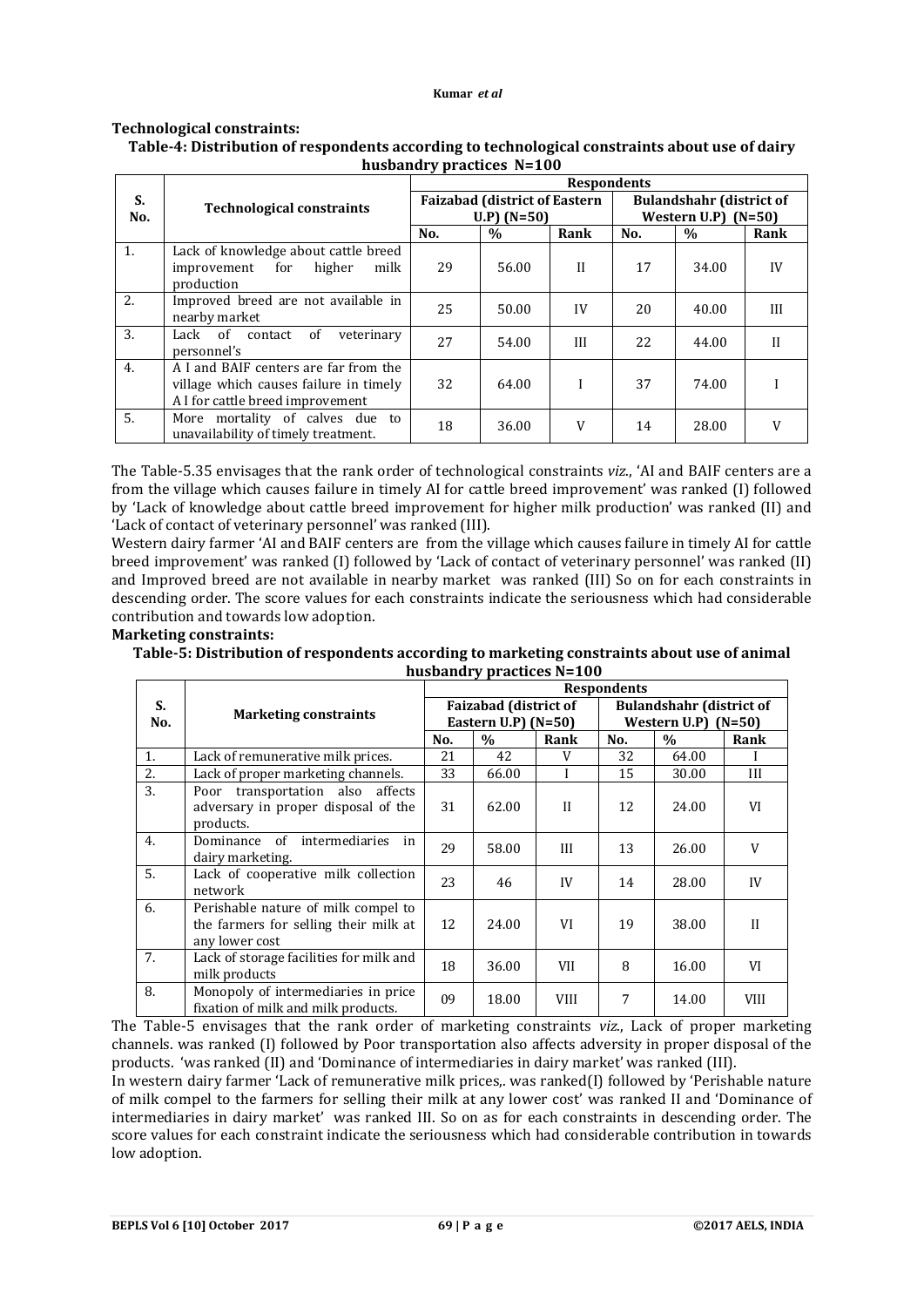#### **Suggestive measures of the constraints**

#### **Table-6: Suggestive measures of the constraints N=100**

|                   |                                                                                                                               | rable-o. Suggestive ineasures or the constraints N-100<br><b>Respondents</b> |               |              |                                                          |               |             |  |
|-------------------|-------------------------------------------------------------------------------------------------------------------------------|------------------------------------------------------------------------------|---------------|--------------|----------------------------------------------------------|---------------|-------------|--|
| S.<br>No.         | <b>Suggestions</b>                                                                                                            | <b>Faizabad</b> (district of<br>Eastern U.P) $(N=50)$                        |               |              | <b>Bulandshahr (district of Western</b><br>$U.P)$ (N=50) |               |             |  |
|                   |                                                                                                                               | No.                                                                          | $\frac{0}{0}$ | Rank         | No.                                                      | $\frac{0}{0}$ | Rank        |  |
| 1.                | Government must provide marketing<br>facilities at village level for selling the<br>milk and milk products                    | 34                                                                           | 68.00         | $\mathbf{I}$ | 19                                                       | 38.00         | IX          |  |
| 2.                | Animal health clinic<br>should<br>be<br>established nearest to the village                                                    | 30                                                                           | 60.00         | III          | 18                                                       | 36.00         | X           |  |
| $\overline{3}$ .  | Proper prices for milk and milk<br>products should be insured                                                                 | 12                                                                           | 24.00         | XII          | 22                                                       | 44.00         | VII         |  |
| 4.                | Government must provide more<br>for<br>credit<br>facilities<br>purchasing<br>animals                                          | 17                                                                           | 34.00         | <b>VII</b>   | 9                                                        | 18.00         | XVI         |  |
| 5.                | Improved breeds should be made<br>available in nearby markets                                                                 | 18                                                                           | 36.00         | V            | 27                                                       | 54.00         | III         |  |
| 6.                | Educational programmes regarding<br>cattle breeds improvement for higher<br>milk<br>production<br>should<br>be<br>implemented | 22                                                                           | 44.00         | VI           | 37                                                       | 74.00         | $\mathbf I$ |  |
| $\overline{7}$ .  | Vaccination<br>at proper intervals<br>should be done through AHC centers                                                      | 16                                                                           | 32.00         | <b>VIII</b>  | 23                                                       | 46            | VI          |  |
| 8                 | Collection of milk from door step<br>should<br>initiated<br>be<br>with<br>milk<br>cooperatives.                               | 8                                                                            | 16.00         | XVI          | 13                                                       | 26.00         | XIII        |  |
| 9.                | campaigns<br>Social<br>regarding<br>vaccination should be conducted in<br>village.                                            | 23                                                                           | 46.00         | IV           | 28                                                       | 56.00         | $\rm{II}$   |  |
| 10.               | Government insurance scheme for<br>animals should be provided easily.                                                         | 14                                                                           | 28.00         | X            | 10                                                       | 20.00         | XV          |  |
| 11.               | Animals doctor should approach the<br>village frequently.                                                                     | 31                                                                           | 62.00         | $\mathbf{I}$ | 17                                                       | 34.00         | XI          |  |
| 12.               | Precision should be made by the govt.<br>regarding fixation of prices with<br>involvements of the dairy farmers.              | 13                                                                           | 26.00         | XI           | 24                                                       | 48.00         | V           |  |
| 13.               | Proper marketing channels should be<br>involved by the government so that<br>monopoly of intermediaries can be<br>minimized.  | 9                                                                            | 18.00         | XV           | 25                                                       | 50.00         | IV          |  |
| 14.               | Incentive should<br>be given with<br>cooperative movement.                                                                    | 10                                                                           | 20.00         | XIV          | 16                                                       | 32.00         | XII         |  |
| $\overline{15}$ . | Storage facilities for milk & milk<br>products should be provided at<br>village level.                                        | 11                                                                           | 22.00         | XIII         | 12                                                       | 24.00         | X IV        |  |
| 16.               | More AI & BIAF centers should be<br>opened for easy approach.                                                                 | 15                                                                           | 30.00         | IX           | 21                                                       | 42.00         | VIII        |  |

The Table-6 envisages the rank orders of suggestive to overcome the constraints as perceived by the respondents about dairy enterprise the technology *viz*., 'Government must provide marketing facilities at village' was ranked first (I) followed by 'Animals doctor should approach the village frequently' ranked (II) and'Animal health clinic should be established nearest to the village' ranked (III) respectively.

In Western dairy farmer 'Educational programmes regarding cattle breeds improvement for higher milk production should be implemented' was ranked first (I) followed by 'Social campaigns regarding vaccination should be conducted in village' ranked (II) 'Improved breeds should be made available in nearby markets' ranked (III) respectively.

#### **CONCLUSION**

Out of 6 personal constraints, the constraints like 'Status of poor economic condition', 'Lack of interest of other family member' , 'Women do not come out from the houses for taking care the animals' so on as for each constraints in descending order. In case of rural dairy farmer 'Lack of interest of other family member' , 'The women do not come out from the houses for taking care the animals' , 'Lack of poor